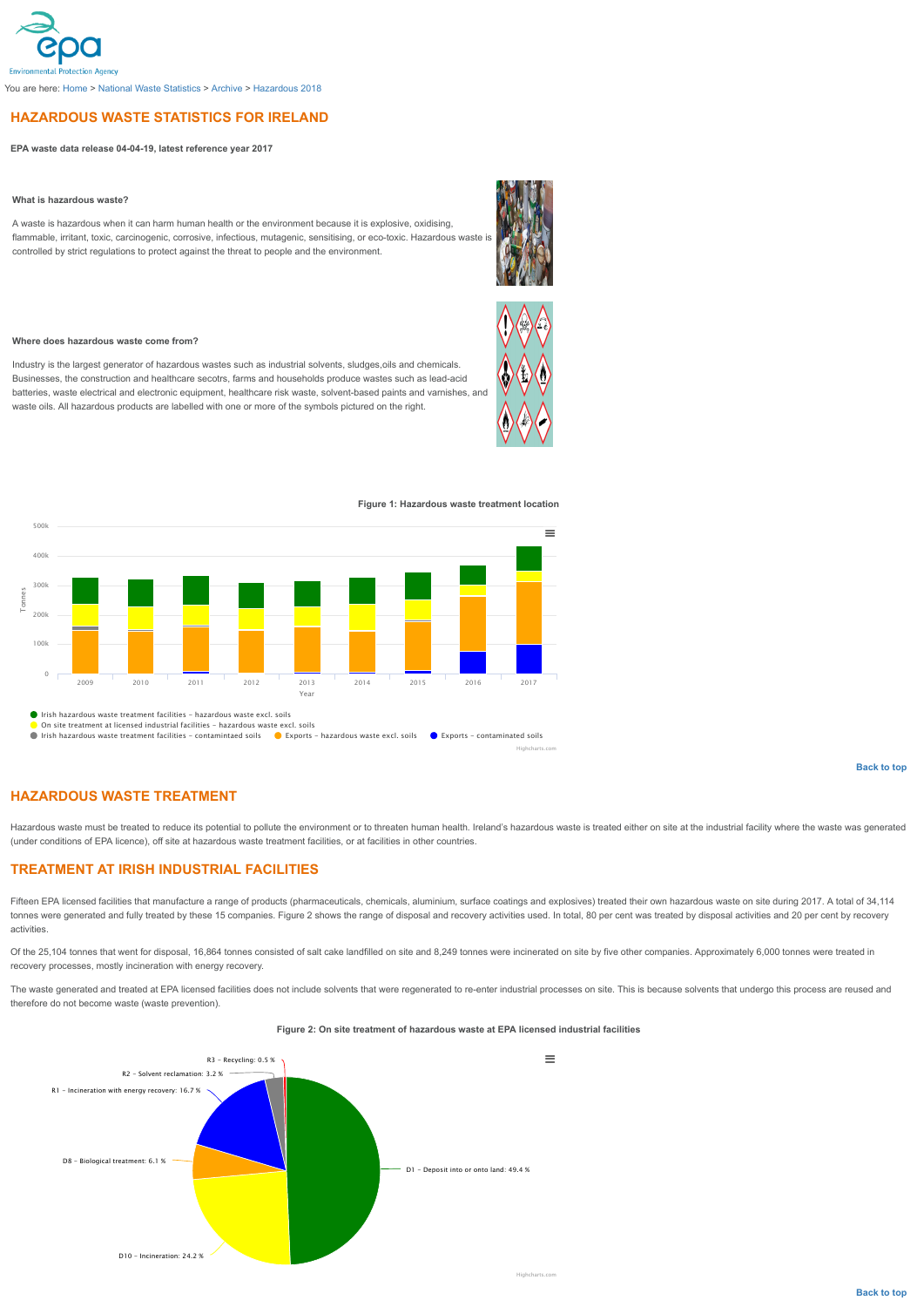# **TREATMENT AT IRISH HAZARDOUS WASTE FACILITIES**

A total of 87,517 tonnes of hazardous waste were treated at Irish hazardous waste treatment facilities in 2017. This is an increase of 24 per cent on the previous year. Waste types include used motor oil, healthcare waste, sludges, soils, filter cake, absorbents, laboratory and chemical waste and household hazardous waste from civic amenity sites. These wastes are treated until they are non-hazardous; the non-hazardous wastes that result from treatment are then further treated either in Ireland or abroad.

## **HAZARDOUS WASTE EXPORTS**

Ireland does not have the facilities required to treat the full range of hazardous wastes it produces. In 2017, Ireland exported 314,529 tonnes of hazardous waste. This included 213, 089 tonnes of various waste types such as chemicals, medical waste, cement kiln dust and incinerator ash. In addition, over 101,000 tonnes of contaminated soils were exported. Contaminated soils come from old industrial sites such as gas works, mines, tanneries, dock yards, petrol stations, etc.; and they are often contaminated with hazardous chemicals. Contaminated soils must be removed before the site can be used again.

The UK, Netherlands, Germany, Belgium and France together accept most of our hazardous waste exports. Great Britain and Northern Ireland are important export destinations for Irish hazardous waste (Figure 3).



### **[Back to top](#page-0-0)**

#### [Show Table 1: Hazardous waste management](#page-1-0)

<span id="page-1-0"></span>

| Year                                                                                     | 2009    | 2010    | 2011    | 2012    | 2013    | 2014    | 2015    | 2016    | 2017    |
|------------------------------------------------------------------------------------------|---------|---------|---------|---------|---------|---------|---------|---------|---------|
| Irish hazardous waste treatment facilities - hazardous waste<br>excl. soils (t)          | 89,992  | 93,049  | 99,513  | 89,135  | 87,690  | 91,000  | 94,000  | 69,791  | 86,909  |
| Irish hazardous waste treatment facilities - contamintaed<br>soils (t)                   | 12,428  | 6,260   | 7,094   | 4,426   | 4,830   | 1,630   | 5,938   | 682     | 608     |
| On site treatment at licensed industrial facilities - hazardous<br>waste excl. soils (t) | 74,668  | 76,655  | 67,772  | 68,100  | 64,752  | 88,000  | 66,500  | 36,253  | 34,114  |
| Exports - hazardous waste excl. soils (t)                                                | 150,395 | 143,180 | 149,037 | 144,241 | 151,980 | 141,000 | 166,000 | 185,801 | 213,089 |
| Exports - contaminated soils (t)                                                         | 476     | 2,590   | 10,203  | 3,638   | 7,659   | 5,701   | 14,329  | 79,591  | 101,440 |

Open in Excel: [Table 1: Hazardous waste management \(XLS 10KB\)](https://www.epa.ie/media/EPA_Hazardous_2019_Ref2017_Table_1.xlsx) [Show Table 2: Hazardous waste treatment at industrial facilities](#page-1-1)

<span id="page-1-1"></span>

| Recovery/disposal activity             | <b>Tonnes</b> | Per cent |
|----------------------------------------|---------------|----------|
| D1 - Deposit into or onto land         | 16,864        | 49.4%    |
| D10 - Incineration                     | 8,240         | 24.2%    |
| D8 - Biological treatment              | 2,081         | 6.1%     |
| R1 - Incineration with energy recovery | 5,680         | 16.7%    |
| R3 - Recycling                         | 156           | 0.5%     |
| R2 - Solvent reclamation               | 1,093         | 3.2%     |

Open in Excel: [Table 2:Hazardous waste treatment at industrial facilities \(XLS 8KB\)](https://www.epa.ie/media/EPA_Hazardous_2019_Ref2017_Table_2.xlsx)

[Show Table 3: Hazardous waste exports \(excl. soils\)](#page-1-2)

<span id="page-1-2"></span>

| rear) | <b>Great Britain (t)</b> | Netherlands (t) | Germany (t) | Belgium (t) | Northern Ireland (t) | France (t) | Norway (t) | Others (t) |
|-------|--------------------------|-----------------|-------------|-------------|----------------------|------------|------------|------------|
| 2015  | 74,630                   | 6,969           | 42,682      | 30,945      | 464                  | 6,865      |            | 3,371      |
| 2016  | 87,034                   | 9,155           | 38,685      | 31,879      | 8,850                | 7,988      |            | 2,211      |
| 2017  | 65,567                   | 44,356          | 39,039      | 29,218      | 15,098               | 12,088     | 5,127      | 2,596      |

Open in Excel: [Table 3: Hazardous waste exports \(XLS 10KB\)](https://www.epa.ie/media/EPA_Hazardous_2019_Ref2017_Table_3.xlsx)

### **Onsite treatment of hazardous waste at EPA licensed facilities**